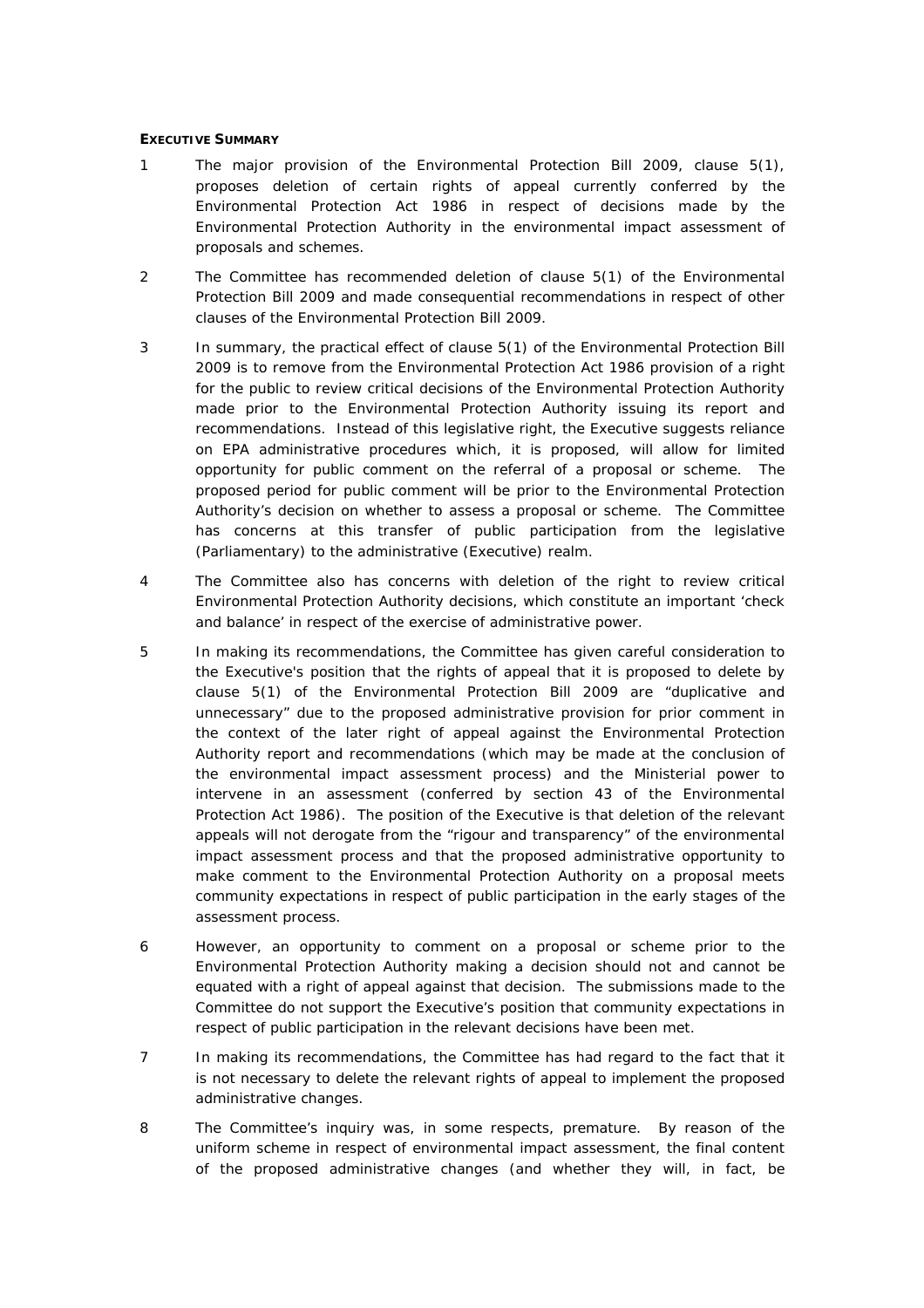implemented) is uncertain. The Legislative Council is, therefore, asked to consider the Environmental Protection Bill 2009 at a time when one of the critical circumstances on which it relies is uncertain. Further, at the time of the Committee's hearings, the period that would be allowed for public consultation, and information that would be available to the public for that purpose, was not available to the Committee or the public.

- 9 The Committee is of the view that provision of early opportunity for public comment has the potential, as the Executive says, to result in a more efficient and streamlined assessment process in respect of some proposals through earlier identification and resolution of issues with consequent reduction in resort to appeal.
- 10 However, the Committee has found that the practical effect of enactment of clause 5(1) of the Environmental Protection Bill 2009 may simply be to transfer challenge of the Environmental Protection Authority decisions to avenues such as: the appeal on the Environmental Protection Authority report and recommendations (which occurs later in the process); use of section 43 of the *Environmental Protection Act 1986* to make submissions for intervention by the Minister for Environment; or appeals to the courts, which may result in greater uncertainty, lengthier approval times and more cost.
- 11 The evidence presented to the Committee, and submissions of community stakeholders, raise serious questions as to whether the practical effect of enactment of clause 5(1) of the Environmental Protection Bill 2009 will be an unintended reduction in the rigour and transparency of environmental impact assessment under the *Environmental Protection Act 1986*.
- 12 The Environmental Protection Bill 2009 has raised the following fundamental legislative scrutiny principles directed at the Parliament's interest in the legislative framework governing the exercise of administrative power:
	- *Are rights, freedoms or obligations, dependent on administrative power only if sufficiently defined and subject to appropriate review?*; and
	- *Does the Bill allow delegation of administrative power only in appropriate cases and to appropriate persons? … The matters to be dealt with by regulation should not contain matters that should be in the Act not subsidiary legislation*.
- 13 The Committee's findings and recommendations are set out below.

# **FINDINGS AND RECOMMENDATIONS**

14 Findings and Recommendations are grouped as they appear in the text at the page number indicated:

# Page 27

**Finding 1: The Committee finds that in order for the EPA's environmental impact assessment processes to be accredited for the purposes of the EPBC Act, formal execution of a replacement bilateral agreement between the State and the Commonwealth is required.**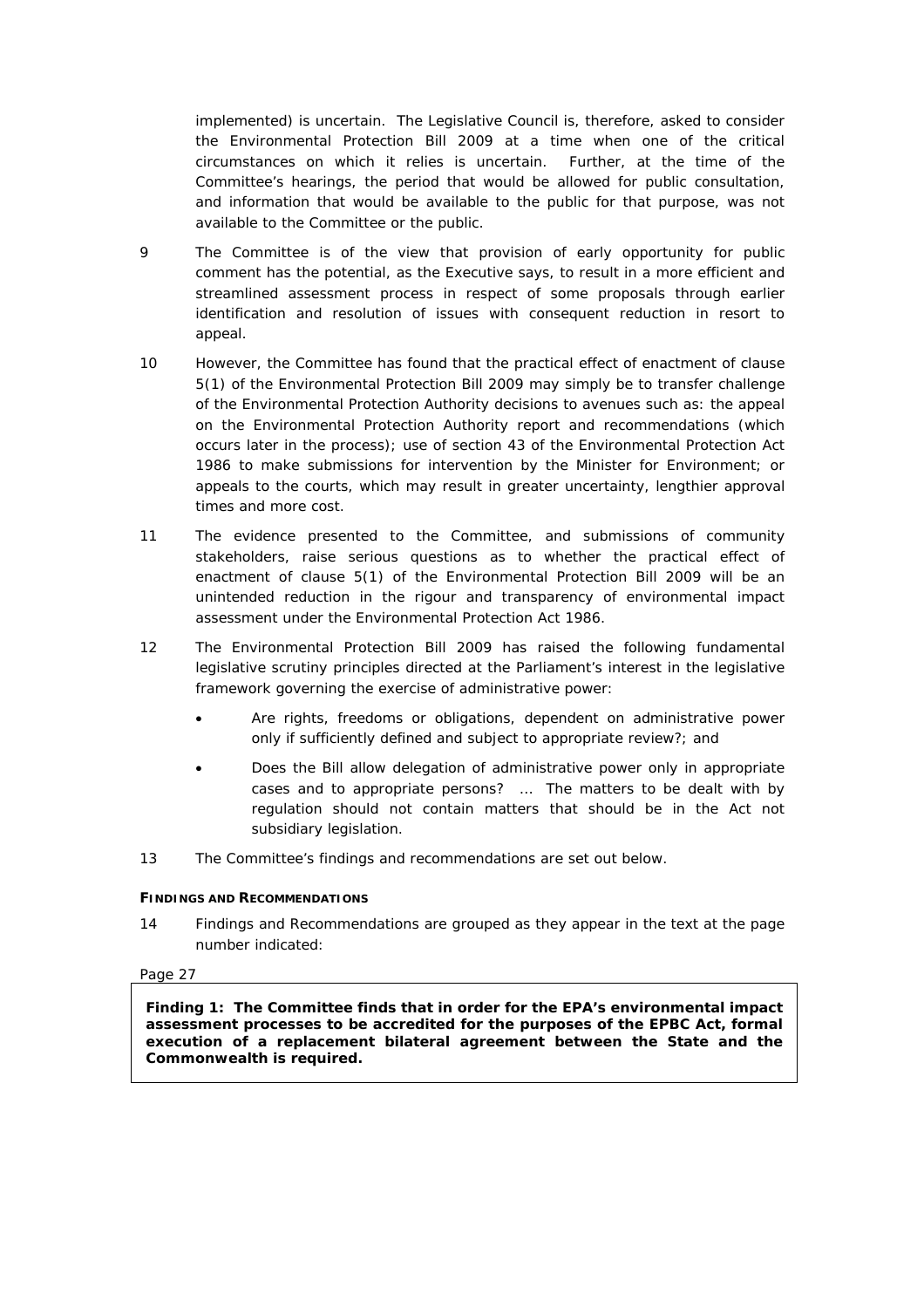**Finding 2: The Committee finds that the final content of the EPA's new administrative procedures are unknown and dependent on negotiations with the Commonwealth for a replacement bilateral agreement.** 

### Page 29

**Finding 3: The Committee finds that there is no certainty that a replacement bilateral agreement will be entered into with the Commonwealth or that the proposed Draft Administrative Procedures will be adopted by the EPA.** 

### Page 29

**Finding 4: The Committee finds that in the absence of the replacement bilateral agreement and EPA proposed administrative procedures being finalised, the Legislative Council should not consider the Bill.** 

### Page 33

**Finding 5: The Committee finds that the Bill ratifies or gives effect to the National Approach IGA***,* **Environment IGA and the 1997 Heads of Agreement, imposing an ongoing obligation on the State to improve consistency in internal and intergovernmental regulation of environmental impact assessment with a view to streamlining approval processes for development (Standing Order 230A(1)(a)).** 

#### Page 37

**Finding 6: The Committee finds that the Bill is intended to give effect to/implement the various COAG and Ministerial Council Intergovernmental Agreements set out in this Chapter of its Report (Standing Order 230A(1)(a)).** 

# Page 49

**Finding 7: The Committee finds that the percentage of proposals referred to the EPA that have been assessed by it over the past six years varies between 19% and 37%. On average, the EPA assesses some 28% of the proposals referred to it.** 

# Page 60

**Finding 8: The Committee finds that the right of appeal conferred by section 100(1)(b) of the EP Act against the decision of the EPA as to the recorded level of assessment of a proposal is used to challenge not only the level designated in accordance with gazetted administrative procedures of the EPA but also the 'scoping' of the assessment and length of any period for public comment.**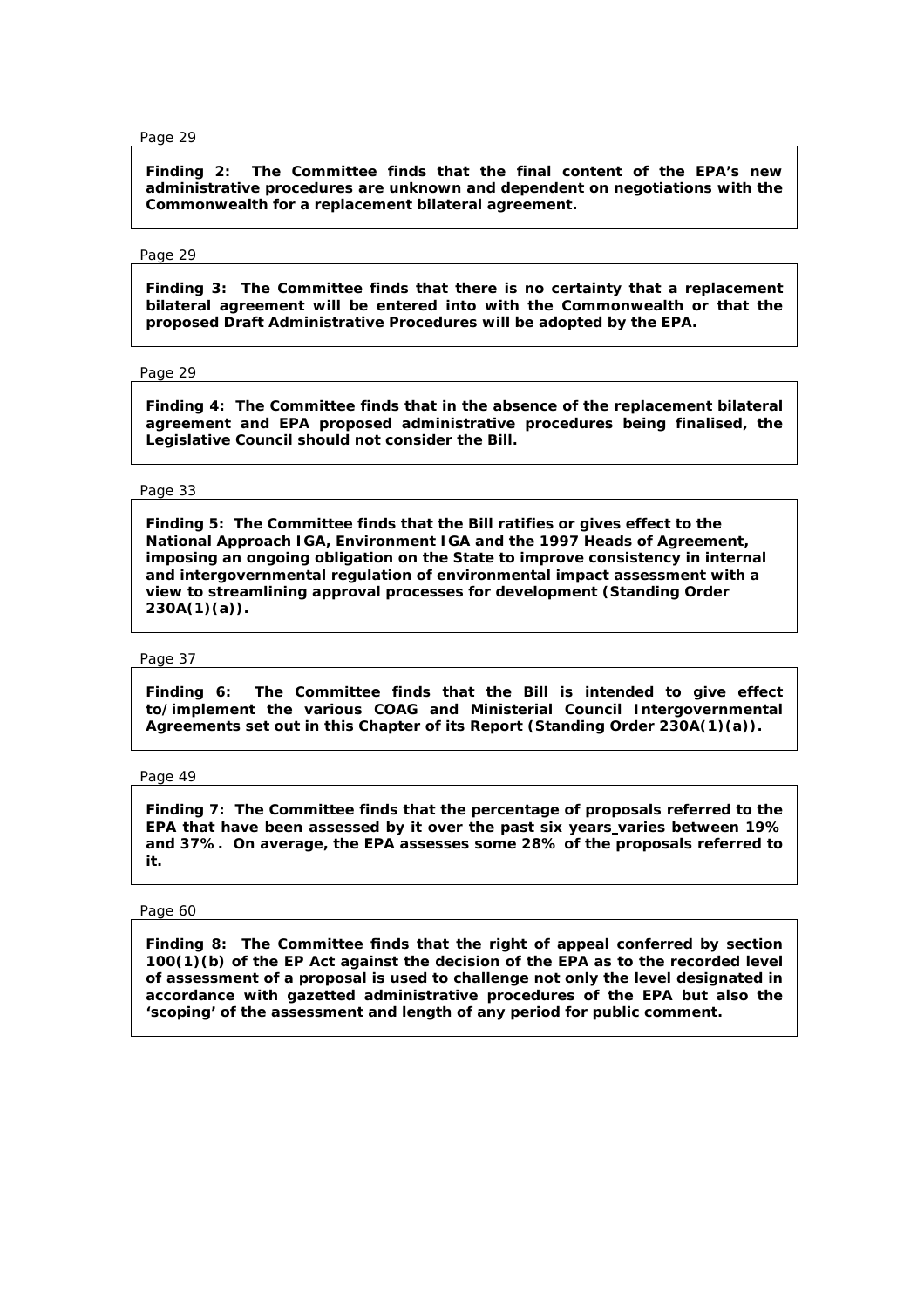**Recommendation 1: The Committee recommends that the Minister for Environment identify the provision of the EP Act (or other legislation) conferring power on the Minister to remit a proposal to the EPA for "***reconsideration***" as to:** 

- **whether it should assess the proposal notwithstanding its recommendation that the proposal be dealt with pursuant to Part V, Division 2 of the EP Act; and**
- **the level of assessment of a proposal.**

### Page 69

**Finding 9: The Committee finds that proponents do utilise the current right, conferred by section 100(1)(b) of the EP Act, to appeal against the decision of the EPA as to level of assessment.** 

# Page 70

**Finding 10: The Committee finds that in the event the Minister for Environment determines an appeal against level of assessment by referring a proposal back to the EPA for a fresh decision, the EPA may impose a lower level of assessment, a higher level of assessment or the same level as previously imposed.** 

# Page 70

**Finding 11: The Committee finds that where the EPA has set a non-public level of assessment on the basis that a proposal is unlikely to be environmentally acceptable, proponents may seek imposition of a higher level of (public) assessment.** 

# Page 72

**Recommendation 2: The Committee recommends that the Minister for Environment clarify for the Legislative Council:** 

- **that "***strategic environmental assessment***" is a "***level of assessment***" for the purposes of section 100(1)(b) of the** *EP Act***;**
- **if not, the relationship between designating a proposal referred to the EPA pursuant to section 38 of the** *EP Act* **as one that will be subject to "***strategic environmental assessment***" and section 39(1)(b) of the** *EP Act***;**
- **whether the SEA level of assessment falls within the accredited assessment processes of the Bilateral IGA (and has been accredited by the Commonwealth government).**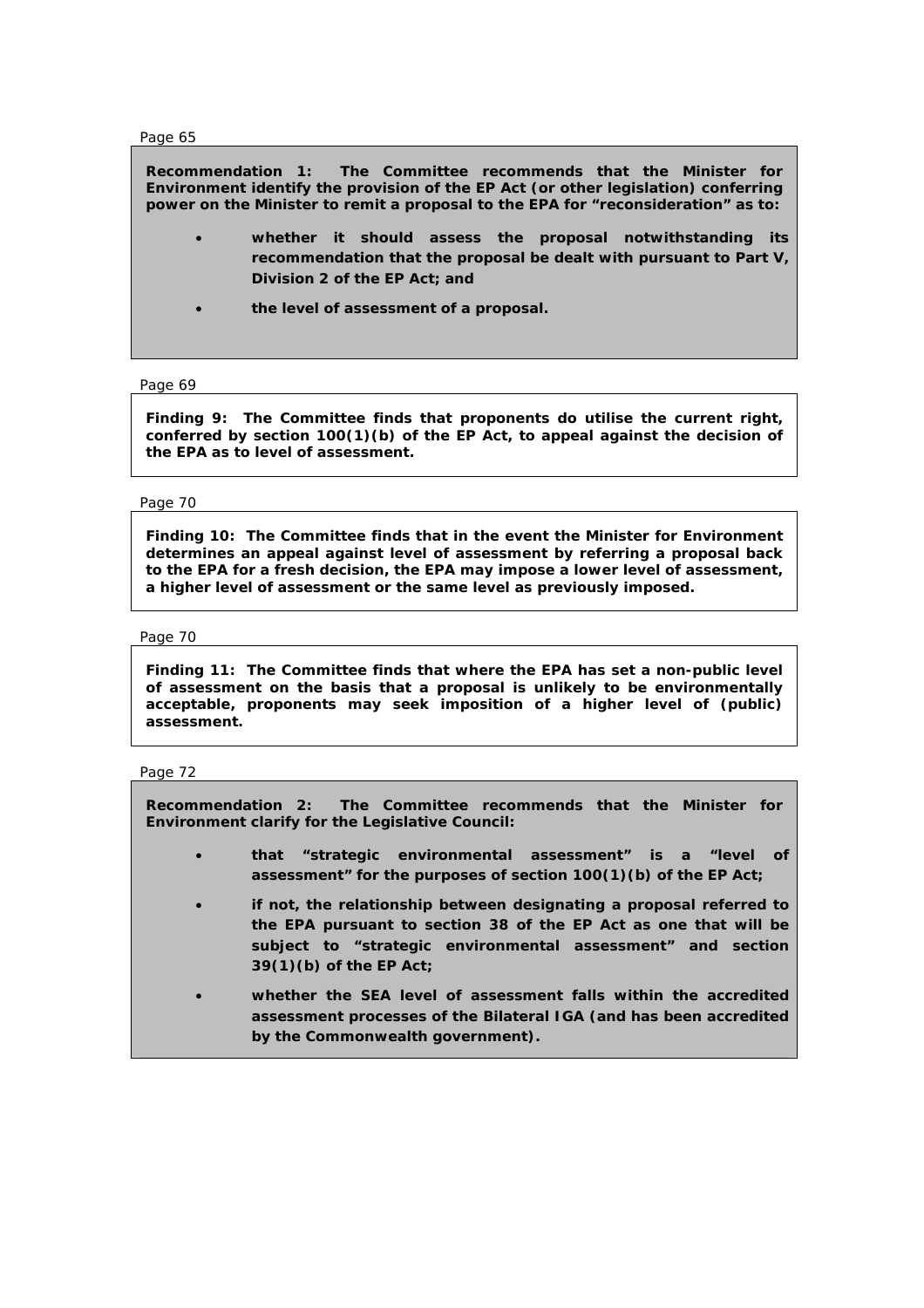**Finding 12: The Committee finds that there is uncertainty amongst stakeholders as to what constitutes:** 

- **a strategic proposal as distinct from a strategic assessment of a scheme; and**
- **a strategic proposal as distinct from a proposal,**

**and, where a scheme has been subject to strategic assessment, what constitutes:** 

- **a proposal under the assessed scheme as distinct from a proposal that requires referral to the EPA under section 38 of the EP Act; and**
- **a proposal under the assessed scheme as distinct from a derived proposal**.

# Page 82

**Finding 13: The Committee finds that the appeals against the EPA's:** 

- **decision as to level of assessment of a strategic proposal (if such an appeal does exist);**
- **instructions as to the scope and content of an environmental review of a scheme; and**
- **declaration that a proposal is a derived proposal,**

**provide a critical mechanism for public and proponent comment, and Ministerial review, of the validity of the distinctions drawn by the EPA between schemes, strategic proposals, proposals under an assessed scheme and derived proposals in the circumstances of uncertainty set out in Finding 12.** 

# Page 86

**Finding 14: The Committee finds that in order to give effect to the stated intent of the Executive, the Bill requires amendment to provide for:** 

- **deletion of section 100(2) of the EP Act; and**
- **consequential amendments to sections 100(3a)(d), 101(1) line 1, 101(1)(dc), 101(2) and 101(3).**

# Page 90

**Finding 15: The Committee finds that the CEO makes a decision on whether a clearing permit is required independent of any recommendation of the EPA that a proposal is to be dealt with under Part V, Division 2, of the EP Act.** 

Page 95

**Recommendation 3: The Committee recommends that the Minister for Environment identify for the Legislative Council the type of mining tenements and petroleum titles that are referred to the EPA for assessment under Part IV of the EP Act and those that undergo environmental impact assessment by the DMP.**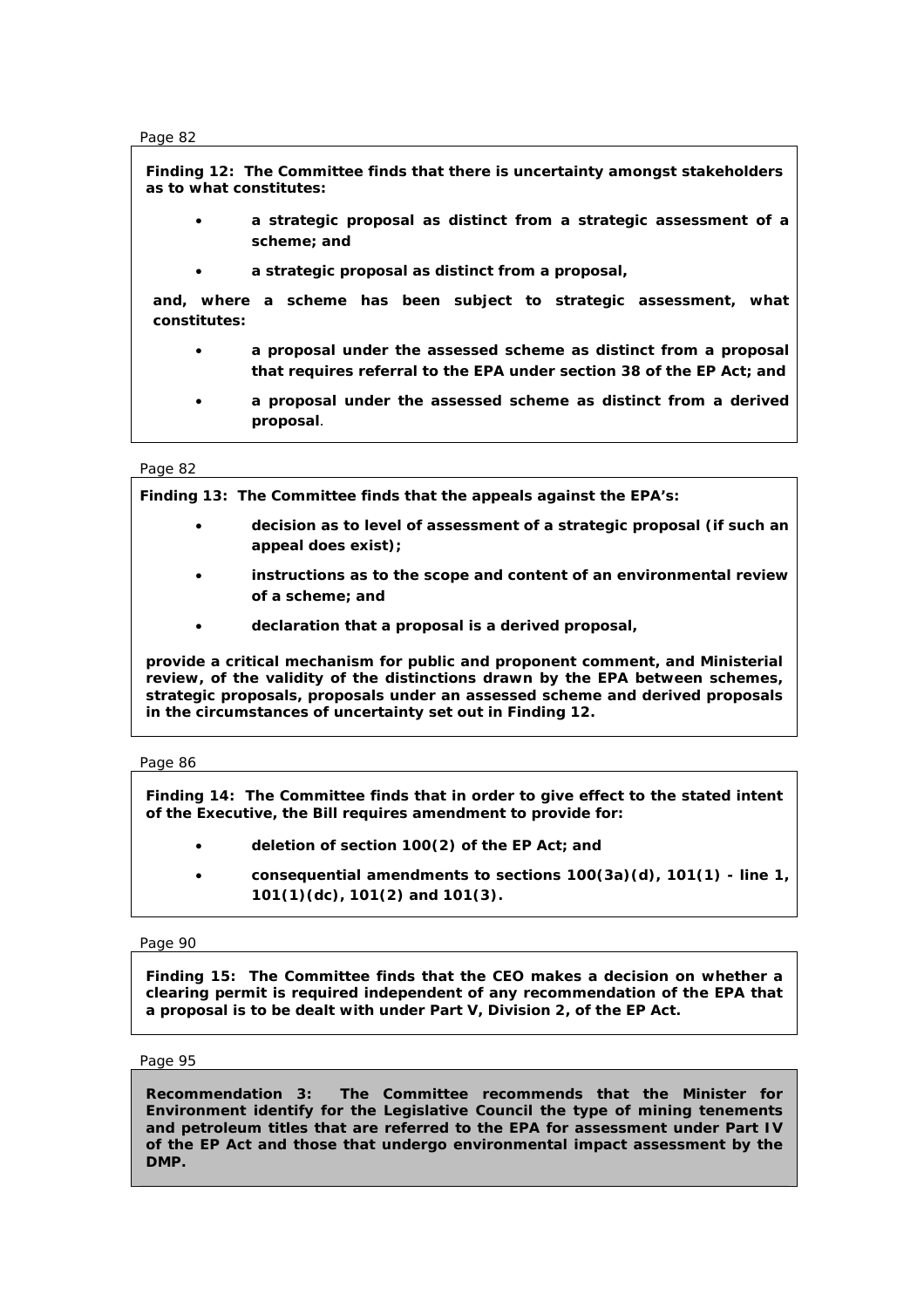**Recommendation 4: The Committee recommends that the Minister for Environment:** 

- **identify for the Legislative Council the type of mining tenements and petroleum titles in respect of which applications for permits to clear native vegetation are dealt with by the DMP pursuant to a Memorandum of Understanding between that Department and the Department of Conservation and Environment; and**
- **confirm if clause 5(1)(a) of the Bill will have the effect that there will be no appeal against the EPA's decision not to assess a proposal where there is a recommendation that the proposal be dealt with under Part V, Division 2 where, in fact, the decision on the clearing permit application will be made by the DMP.**

# Page 101

**Recommendation 5: The Committee recommends that the Minister for Environment provide the Legislative Council with an explanation as to why deletion of the right to appeal against the EPA's decision not to assess a proposal does not include the circumstance where the EPA makes a recommendation that the proposal be dealt with under Part 5, Division 3 (***Prescribed premises, works approvals and licences***) of the EP Act.** 

# Page 111

**Finding 16: The Committee finds that the practical effect of clauses 5(1)(a), (b) and (d) of the Bill will be, in the event the proposed administrative changes are implemented in their current terms, to move the governing framework for public participation in the following decisions from legislative provision of a right to require a review of the decision that has been made by the EPA to an administrative opportunity to make comment to the EPA on the decision that it will make. The EPA's decision:** 

- **not to assess a proposal where there is a recommendation that the proposal be dealt with under Part V, Division 2 (clause 5(1)(a) of the Bill);**
- **as to the recorded level of assessment of a proposal (clause 5(1)(b) of the Bill); and**
- **to declare that a proposal is a derived proposal (clause 5(1)(d) of the Bill).**

# Page 123

**Finding 17: The Committee finds that the Parliament is asked to consider enactment of the Bill at a time when the administrative changes said to render some of the appeals deleted by the Bill unnecessary (whether in tandem with other factors or not) have not yet been put in place and may not be implemented in their current terms.**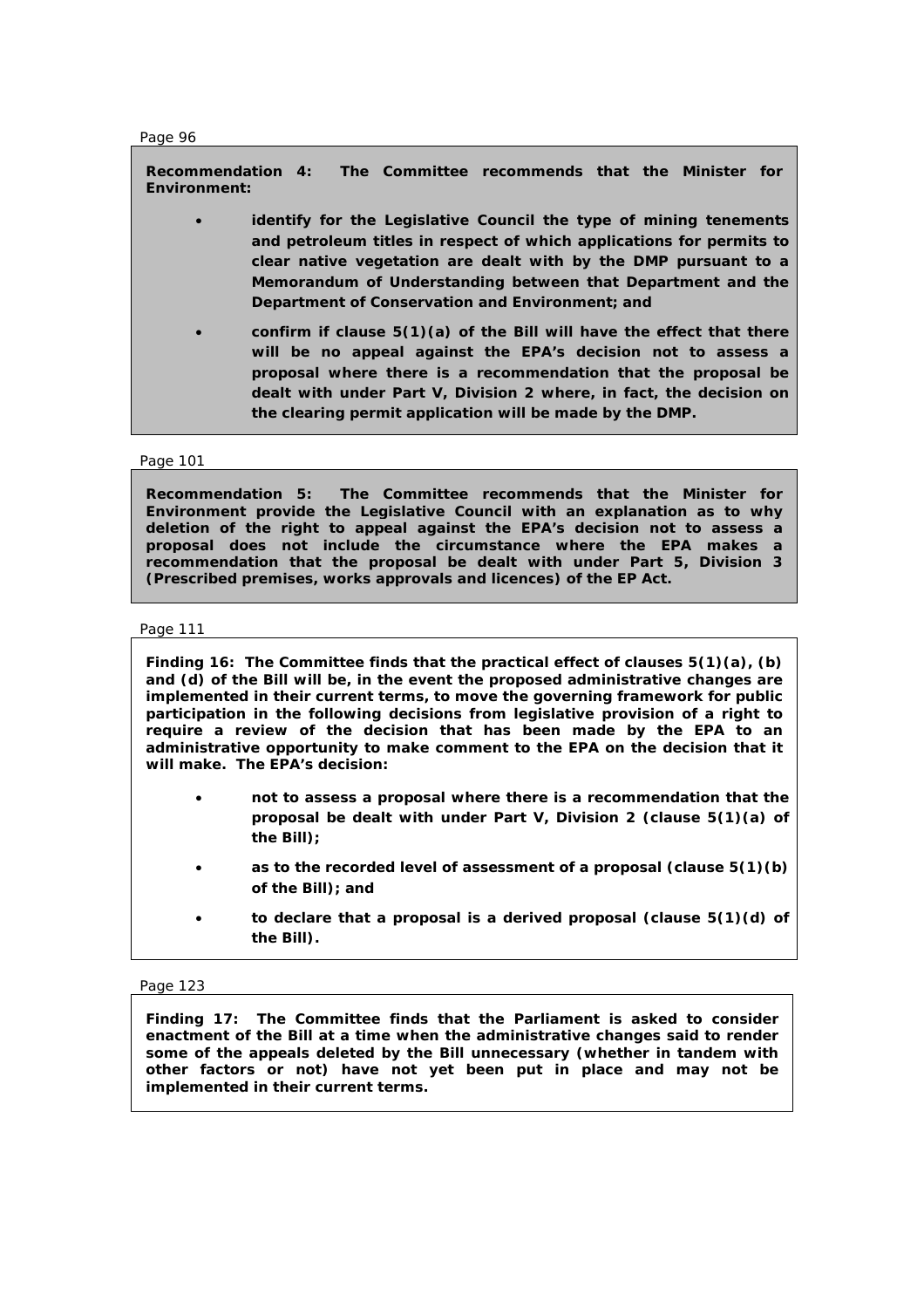**Recommendation 6: The Committee recommends that consideration of the Bill be deferred until:** 

- **a replacement bilateral intergovernmental agreement has been entered into between the State and the Commonwealth; and**
- **the EPA's proposed administrative procedures have been gazetted pursuant to section 122 of the EP Act,**

**in order that the Bill can be considered in its final context.**

# Page 124

**Recommendation 7: The Committee recommends that the Minister for Environment advise the Legislative Council whether the EPA's proposed administrative procedures made pursuant to section 122 of the EP Act will apply to any mining proposal assessed by the DMP.** 

# Page 125

**Finding 18: The Committee finds that enactment of the Bill is not necessary to give effect to the proposed administrative reforms to the EPA's assessment of proposals and schemes.** 

# Page 136

**Finding 19: The Committee finds that, on the evidence made available to it, at least 50% of the time taken to resolve appeals under Part IV of the EP Act is due to proponent delay.** 

# Page 138

**Finding 20: The Committee finds that, on the basis of the information provided to it, it is unable to conclude that deletion of the rights of appeal against the EPA's:** 

- **decision not to assess a proposal but record a recommendation that the proposal be dealt with under Part V, Division 2, of the EP Act (clause 5(1)(a) of the Bill);**
- **decision on recorded level of assessment (clause 5(1)(b) of the Bill);**
- **instructions as to the environmental review of a scheme (clause 5(1)(b) of the Bill); or**
- **declaration that a proposal is a derived proposal (clause 5(1)(d) of the Bill),**

**from the EP Act will have the practical effect of significant reduction in the time taken to assess any significant number of proposals.**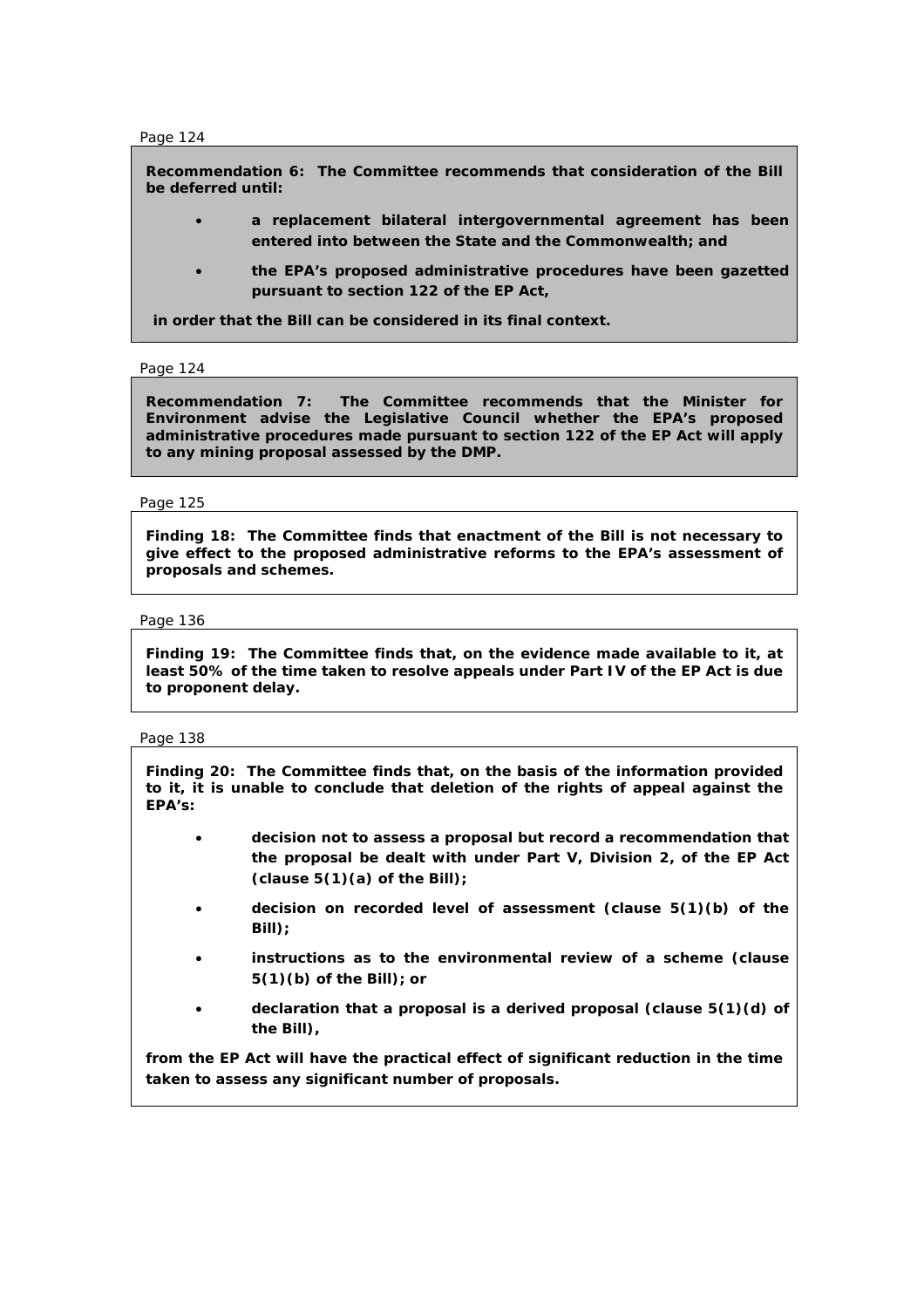**Finding 21: The Committee finds that while there will be a seven day opportunity for comment on notice of referral of a proposal, which will occur prior to EPA decisions on:** 

- **whether to assess a proposal;**
- **the level of assessment;**
- **the scope and content of an assessment of a proposal;**
- **whether a proposal should be declared a derived proposal; and**
- **possibly, whether a proposal should be assessed as a strategic proposal,**

**as currently drafted, the Draft Administrative Procedures in respect of consultation have the practical effect that:** 

- **less information than that available through the appeals proposed to be deleted by the Bill may be available to third parties regarding a particular proposal; and**
- **there will be less time to consider the information that is made available.**

# Page 151

**Finding 22: The Committee finds that in the event the Bill is enacted, stakeholders are likely to utilise alternate avenues for challenging the decisions in respect of the appeals deleted by the Bill, resulting in increased use of:** 

- **the later appeal right against the EPA report and recommendations in respect of proposals and schemes;**
- **section 43 of the EP Act; and**
- **judicial review.**

# Page 152

**Finding 23: The Committee finds that in the circumstance set out in Finding 22, the practical effect of enactment of clause 5(1) of the Bill may not be to transfer public participation in the environmental impact assessment process to an earlier stage of that process, but to transfer public participation to avenues such as the appeal on the EPA report and recommendations (which occurs later in the process); use of section 43 of the EP Act; or appeals to the courts, which may result in greater uncertainty, lengthier approval times and more cost.** 

# Page 152

**Finding 24: The Committee finds that the practical effect of greater utilisation of the right of appeal against the EPA report and recommendations, section 43 submissions to the Minister and appeal to the courts as a consequence of enactment of clause 5(1) of the Bill may be to create greater uncertainty and lead to increased costs and delay**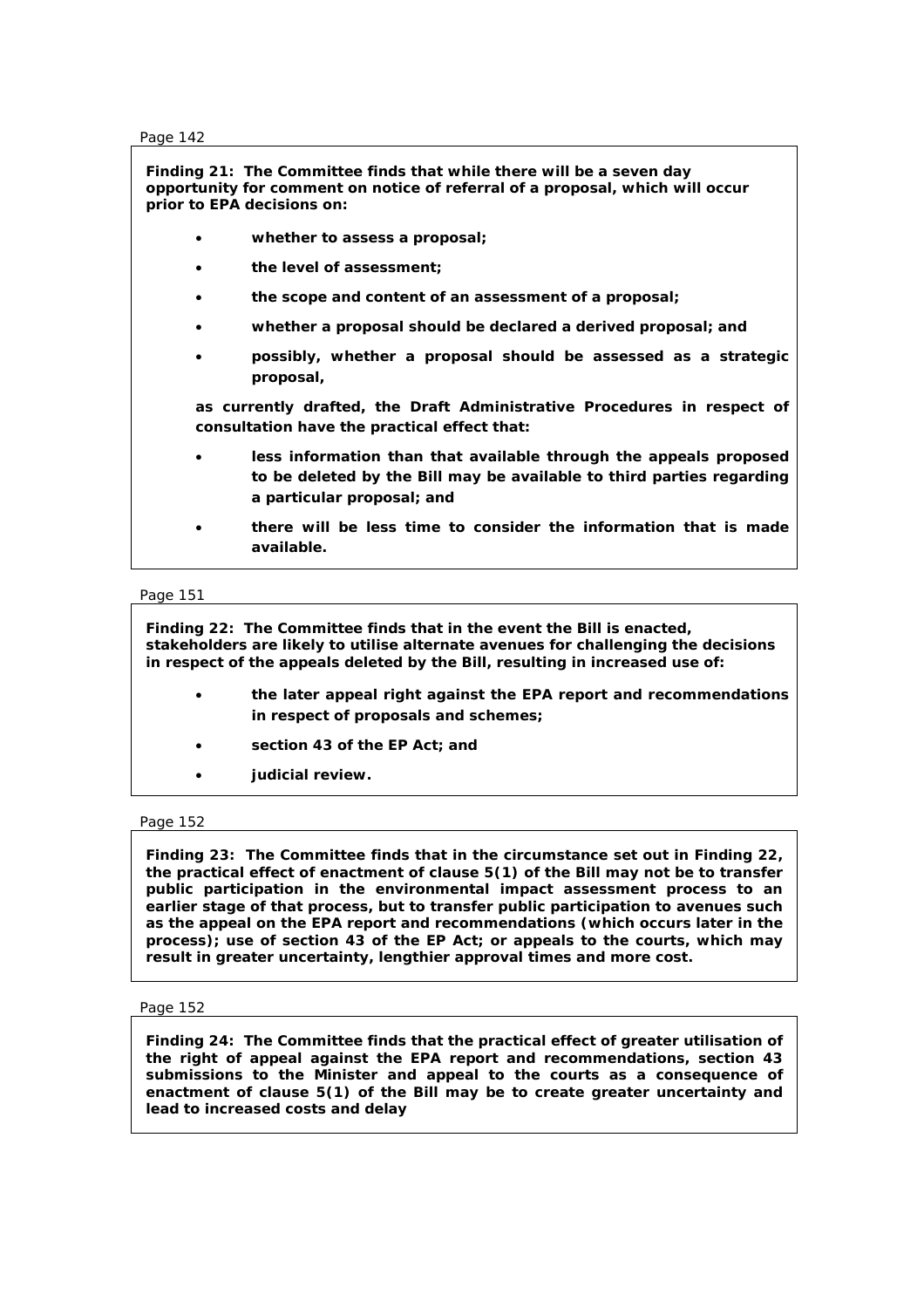**Recommendation 8: The Committee recommends that the Minister for Environment provide the Legislative Council with the Executive's remedy in respect of the greater uncertainty and increased costs that may result from stakeholders increased recourse to the right of appeal against the EPA report and recommendations, section 43 submissions to the Minister and appeal to the courts as a consequence of enactment clause 5(1) of the Bill.** 

### Page 165

**Finding 25: The Committee finds that the third party rights of appeal against the decisions of the EPA made under Part IV of the EP Act are integral to the transparency and accountability of the framework legislative scheme underpinning the industry self-management philosophy of that Act.** 

### Page 173

**Finding 26: The Committee finds that each of the following decisions made under Part IV of the EP Act, currently subject to a right of appeal that clause 5(1) of the Bill proposes to delete, is a decision that affects the interests of persons and is of the nature generally regarded, as a matter of administrative law, as requiring appropriate merit review. The EPA's decision:** 

- **not to assess a proposal where there is a recommendation that the proposal be dealt with under Part V, Division 2 (clause 5(1)(a) of the Bill);**
- **as to the recorded level of assessment of a proposal (clause 5(1)(b) of the Bill);**
- **as to instructions regarding the scope and content of an environmental review of a scheme (clause 5(1)(b) of the Bill); and**
- **to declare that a proposal is a derived proposal (clause 5(1)(d) of the Bill).**

Page 178

**Finding 27: The Committee finds that that the rights of appeal that it is proposed to delete by enactment of clauses 5(1)(b), (c) and (d) of the Bill:**  • **have not been found to be unnecessary in any recent review of environmental impact assessment/approval processes;**  • **have been found to be necessary in certain reviews; and**  • **are considered to be necessary by community stakeholders.**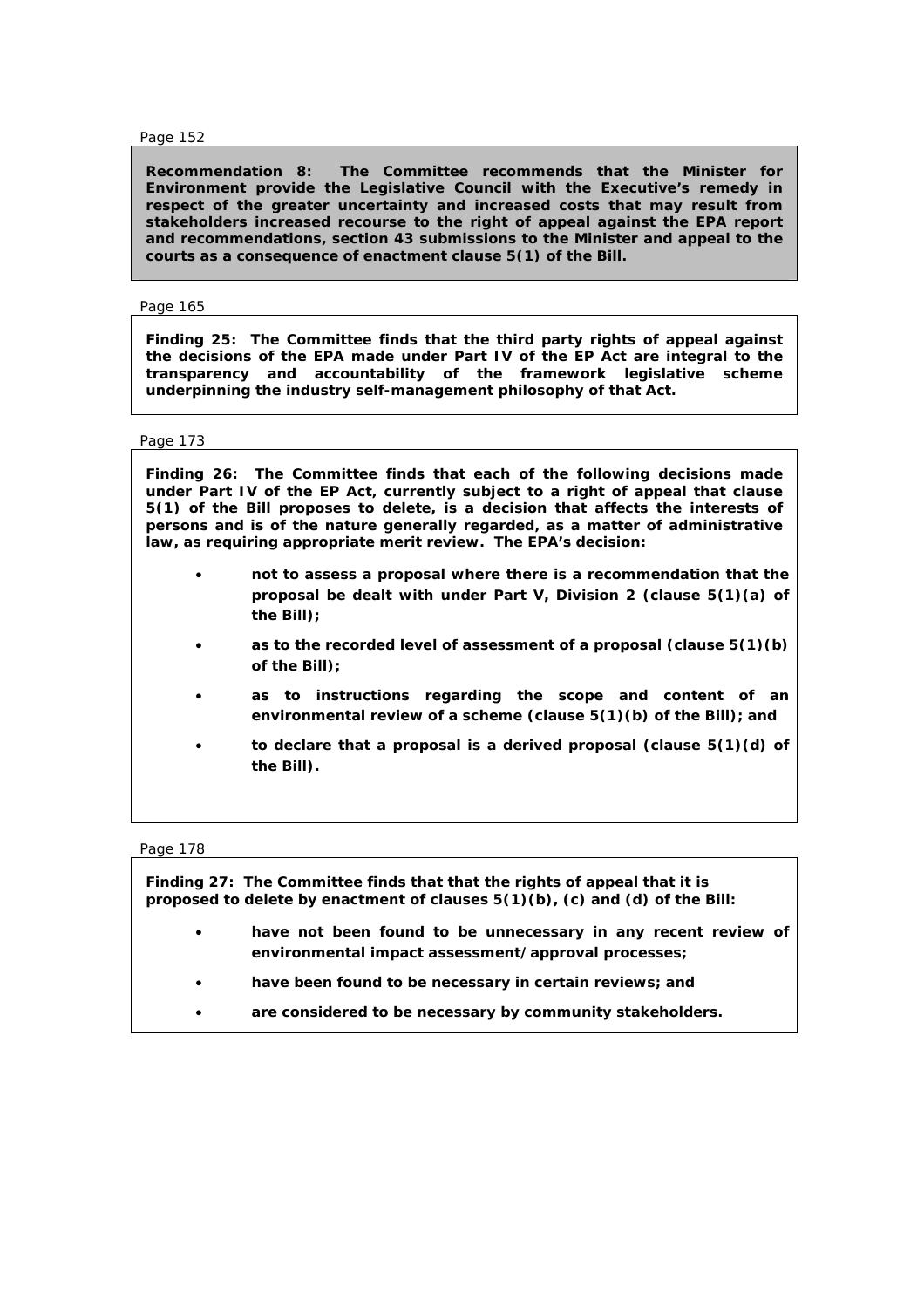**Finding 28: The Committee finds that the following rights of appeal that it is proposed to delete by enactment of the Bill confer on third parties, decisionmaking authorities and responsible authorities a right to challenge a decision of the EPA in circumstances that may not give rise to a right to challenge that decision through judicial review. The rights of appeal are those against the EPA's decision:** 

- **not to assess a proposal where there is a recommendation that the proposal be dealt with under Part V, Division 2 (section 100(1)(a) of the EP Act amended by clause 5(1)(a) of the Bill);**
- **as to the recorded level of assessment of a proposal (section 100(1)(b) of the EP Act to be deleted by clause 5(1)(b) of the Bill);**
- **as to instructions regarding the scope and content of an environmental review of a scheme (section 100(1)(c) of the EP Act to be deleted by clause 5(1)(b) of the Bill); and**
- **to declare that a proposal is a derived proposal (section 100(1)(f) of the EP Act to be deleted by clause 5(1)(d) of the Bill).**

Page 186

**Finding 29: The Committee finds that the merits review process available by way of the appeals that it is proposed to delete by enactment of the Bill (see Finding 28 for those appeals) provides (by reason of sections 101(1)(b) and (1)(c), 101(2a) to (2c) and 101(1)(dc) of the EP Act ) the remedy of substitution of a better, correct or preferable decision, which remedy is not available by way of judicial review.** 

# Page 188

**Finding 30: The Committee finds that a legally enforceable right to merits review is dependent on legislative provision.** 

# Page 195

**Finding 31: The Committee finds that the Draft Administrative Procedures provide for:** 

- **a lesser contribution to a "***better decision***" being made and no contribution to "***correct***" or "***preferable***" decision; and**
- **less transparency and accountability in decision-making,**

**than the rights of appeal that it is proposed to delete by enactment of clause 5(1) of the Bill and that the Draft Administrative Procedures do not provide a mechanism for resolution of conflicts and disputes arising during the assessment process, which is provided by the relevant appeals**.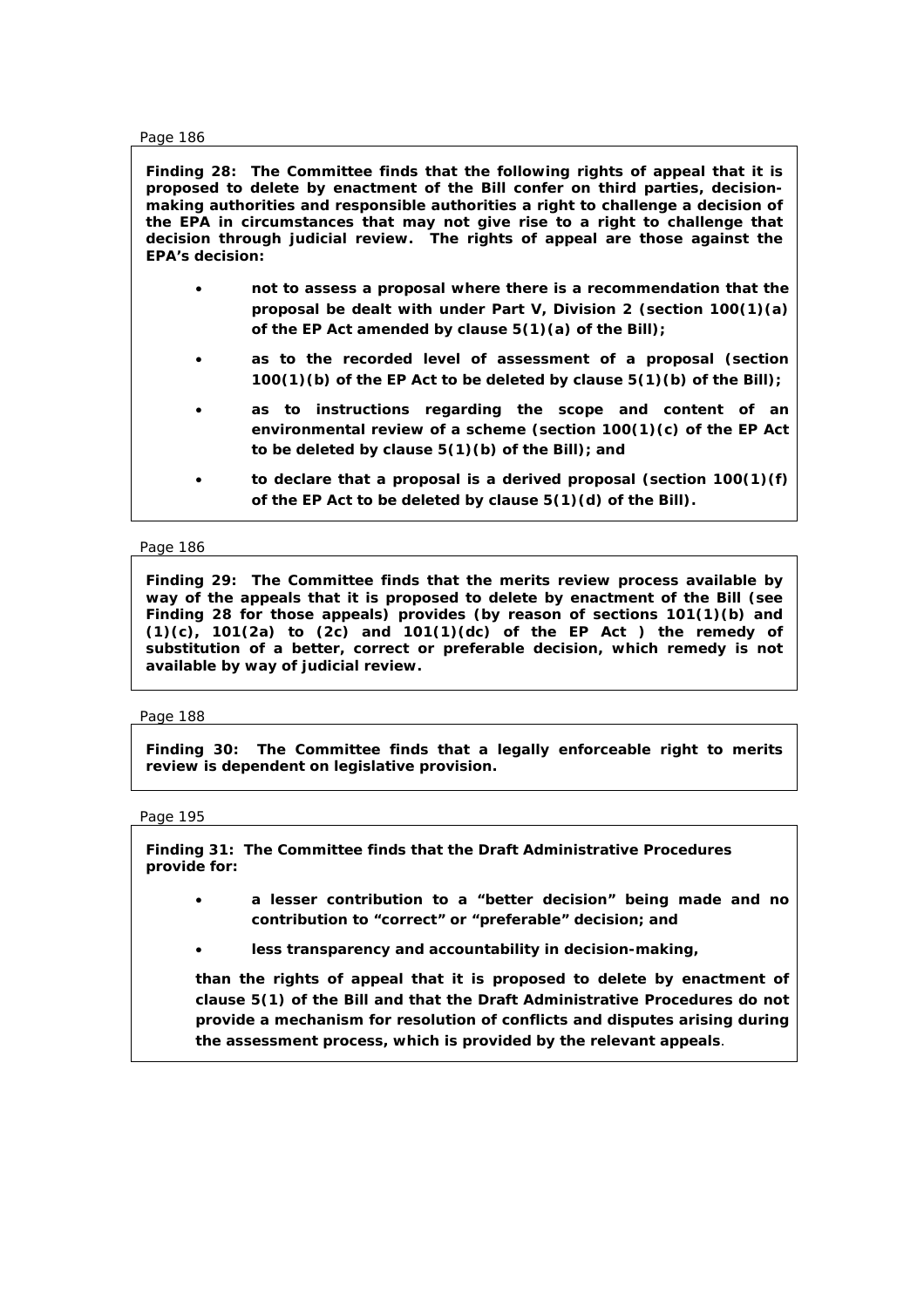**Finding 32: The Committee finds that as the public comment occurs prior to the following decisions of the EPA, the opportunity to make public comment does not constitute a "***review***" of those decisions. The EPA's decision:** 

- **not to assess a proposal where there is a recommendation that the proposal be dealt with under Part V, Division 2 (review deleted by clause 5(1)(a) of the Bill);**
- **as to the recorded level of assessment of a proposal (review deleted by clause 5(1)(b) of the Bill);**
- **as to instructions regarding the scope and content of an environmental review of a scheme (review deleted by clause 5(1)(b) of the Bill); and**
- **to declare that a proposal is a derived proposal (review deleted by clause 5(1)(d) of the Bill).**

Page 202

**Finding 33: The Committee finds that the right of appeal at the conclusion of the EPA assessment process, being against the EPA report and recommendations, is problematic as an appropriate review of the EPA's decisions on level of assessment of a proposal, the scope of the environmental impact of a proposal and whether a proposal should be declared a derived proposal as:** 

- **government departments and stakeholders agree that early identification and resolution of issues is important;**
- **reliance on an appeal at that stage to raise issues that arise early in the environmental impact assessment process creates greater uncertainty for proponents;**
- **there is difficulty in identifying omission at that stage and remedying identified omission may cause delay and expense and may be less likely to occur by reason of the matters in the bullet points below;**
- **by the time of completion of the environmental impact assessment process the proposal has become more developed and is less flexible, with the consequence that there is less scope to implement environmental improvements;**
- **appeal at the stage of EPA report and recommendations is likely to have significant adverse financial implications for a proponent (even in the event the appeal is not successful).**

# Page 206

**Finding 34: The Committee finds that the powers conferred on the Minister by section 43 of the EP Act do not confer any rights on a proponent, decision-maker or third party to request or require the Minister to respond to a view that the relevant EPA decision is incorrect. Ministerial intervention under section 43 of the EP Act is a matter for Ministerial discretion***.*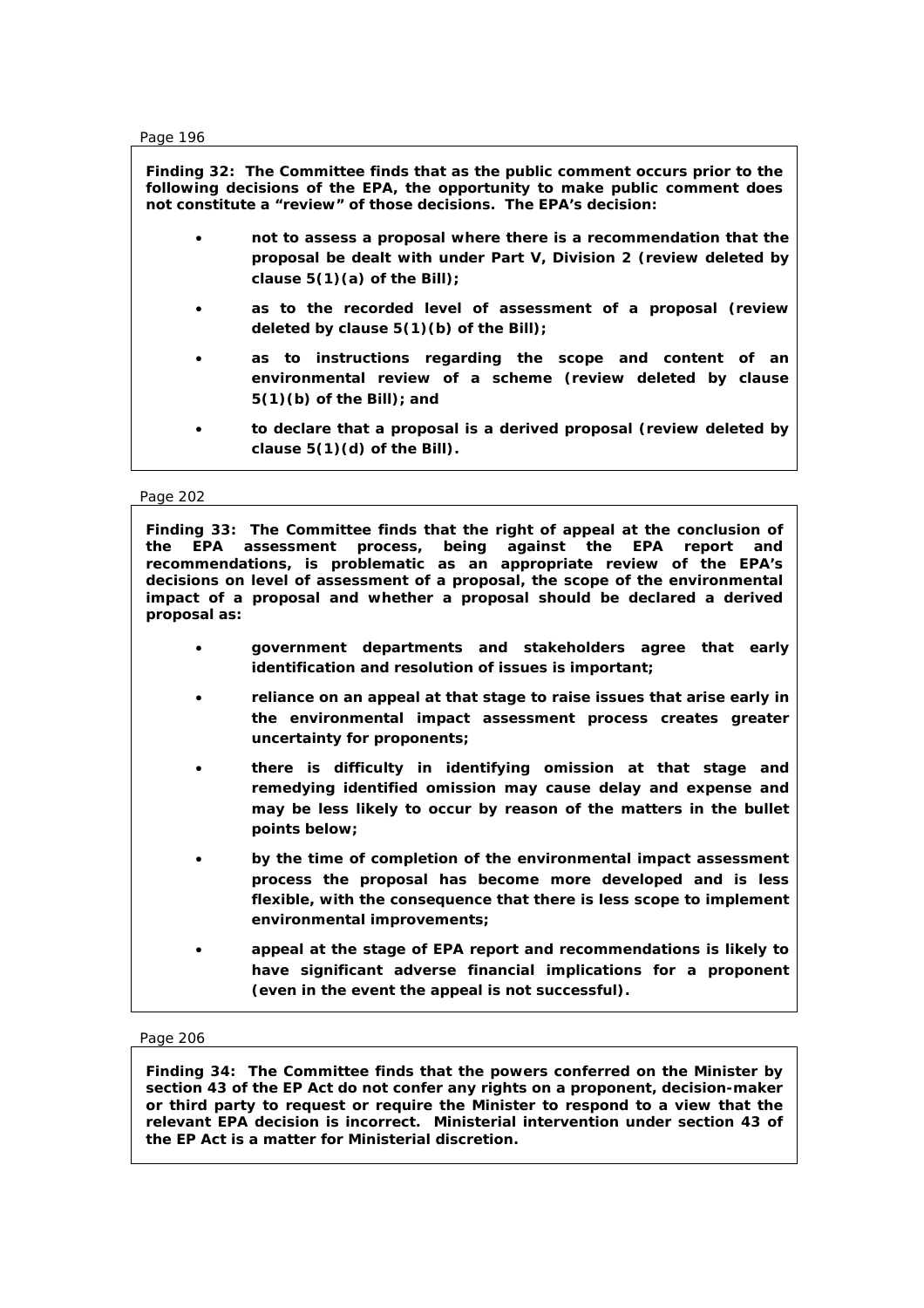**Finding 35: The Committee finds that there is no formal process for Ministerial intervention under section 43 of the EP Act and the exercise of Ministerial discretion under section 43 is not as transparent a process as that required under the EP Act in respect of appeals made under section 100(1) of the EP Act.** 

# Page 206

**Finding 36: The Committee finds that section 43 of the EP Act is a provision directed at the inherently political nature of environmental impact assessment. It allows the Minister to intervene on the ground of public interest in a proposal rather than merit** *per se***.** 

Page 207

**Finding 37: The Committee finds that section 43 of the EP Act does not provide for review of the following EPA decisions, which are the subject of the rights of appeal it is proposed to delete by clause 5(1) of the Bill. The EPA's decision:** 

- **not to assess a proposal where there is a recommendation that the proposal be dealt with under Part V, Division 2 (review deleted by clause 5(1)(a) of the Bill);**
- **as to the recorded level of assessment of a proposal (review deleted by clause 5(1)(b) of the Bill);**
- **as to instructions regarding the scope and content of an environmental review of a scheme (review deleted by clause 5(1)(b) of the Bill); and**
- **to declare that a proposal is a derived proposal (review deleted by clause 5(1)(d) of the Bill).**

# Page 211

**Finding 38: The Committee finds that the proposed administrative procedures said to render the appeal rights conferred by sections 100(1)(b), (c) and (f) of the EP Act unnecessary - in providing for public comment prior to the relevant decision being made - may be altered or withdrawn by the EPA without the input, or agreement, of the Parliament or the Minister.** 

# Page 211

**Finding 39: The Committee finds that the replacement of statutory appeal rights with administrative opportunity for comment removes an element of legislative certainty, and an important check and balance, from the framework of the environmental impact assessment process.**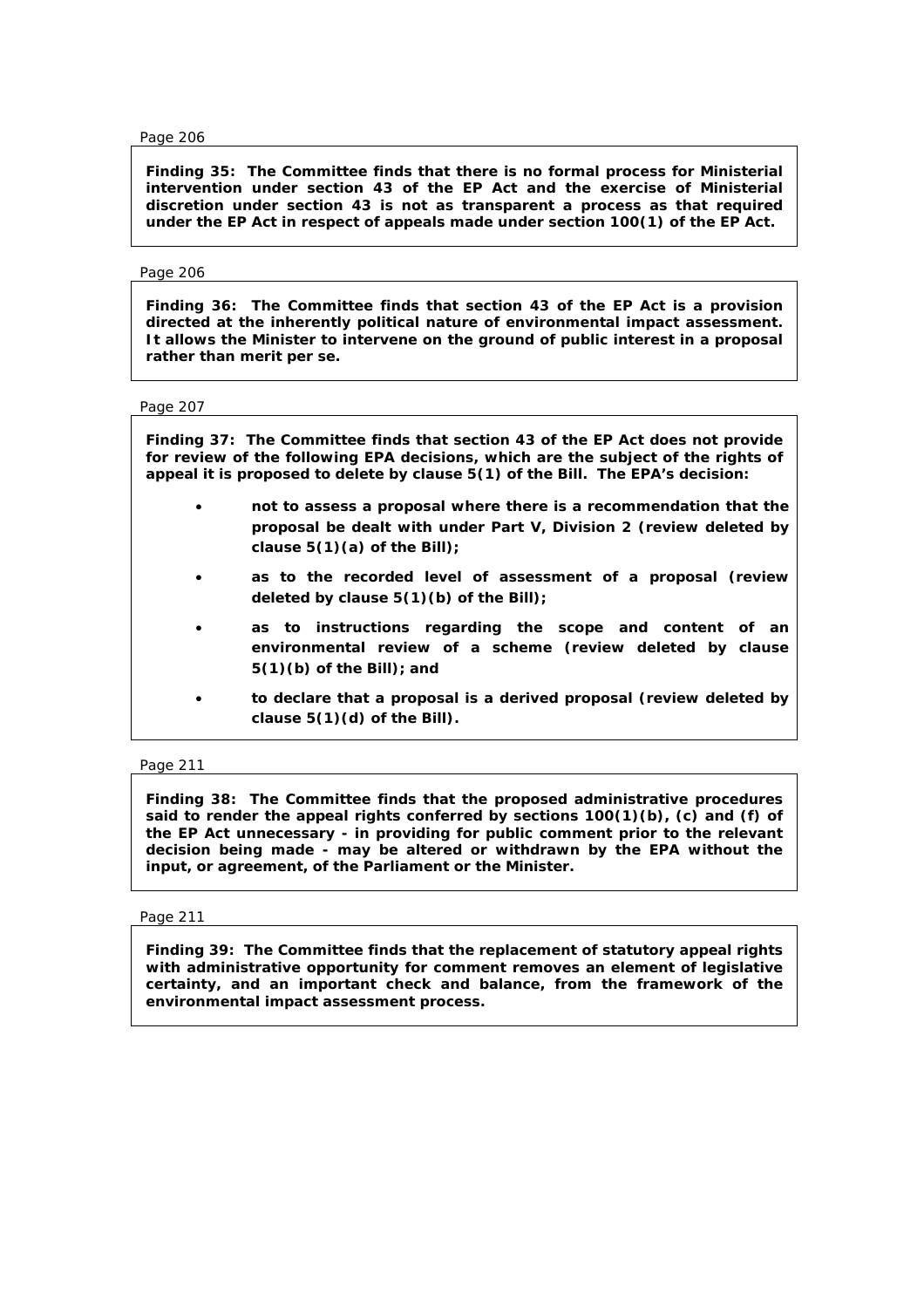**Recommendation 9: The Committee recommends that the Minister for Environment provide the Legislative Council with the Executive's explanation as to why it is appropriate for prescription of the:** 

- **period for public comment; and**
- **information to be made available to the public,**

**in respect of the environmental impact assessment of a proposal to be by way of administrative procedure, rather than in regulation.** 

### Page 212

**Recommendation 10: The Committee recommends that, subject to the response of the Minister for Environment to Recommendation 9, in the event clause 5(1) of the Bill is passed by the Legislative Council, the Legislative Council seek an assurance from the Minister for Environment that the Executive will exercise the powers conferred on the Governor by section 123 of the EP Act to make regulations prescribing guidelines for the environment impact assessment processes of the EPA, which guidelines will include:** 

- **appropriate minimum periods for public consultation;**
- **measures to ensure sufficient information is made available prior to the period for public consultation for that consultation to be meaningful; and**
- **appropriate transparency and accountability for EPA treatment of public comment in its decision making.**

Page 217

**Finding 40: The Committee finds that the rights of appeal conferred by sections 102(1) (applicant), (3) and (4) (both third party) of the EP Act in respect of the CEO's decision to grant a clearing permit, or the conditions imposed on grant of a clearing permit, is a narrower right of appeal than that conferred by section 100(1)(a) of the EP Act.** 

#### Page 218

**Finding 41: The Committee finds that if enacted, clause 5(1)(a) of the Bill will delete the current right to appeal against the EPA decision not to assess a proposal:** 

- **on grounds unrelated to the issue of a permit to clear native vegetation; and**
- **on the ground that the proposal should be subject to Part IV assessment, rather than being dealt with under Part V, Division 2,**

**in the event the EPA makes a recommendation that a proposal be dealt with under Part V, Division 2, and that there is no equivalent appeal process available under Part V, Division 2.**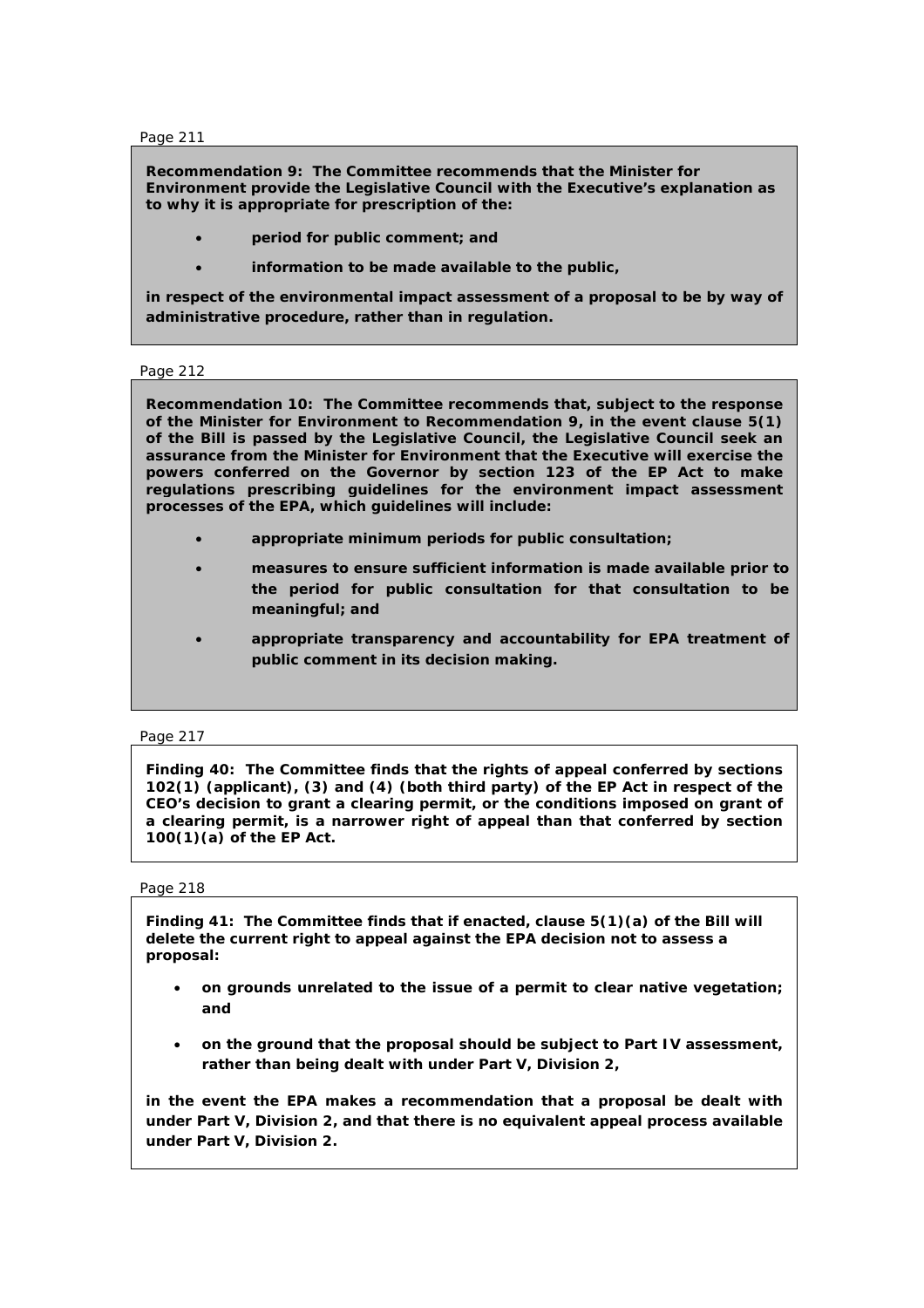**Finding 42: The Committee finds that in the event clause 5(1)(a) of the Bill is enacted, the decision of the EPA not to assess a proposal, when there is a recorded recommendation that the proposal be dealt with under Part V, Division 2, of the EP Act, will not be subject to appropriate review.** 

### Page 221

**Recommendation 11: The Committee recommends that subclause 5(1)(a) of the Bill be deleted from the Bill. This may be effected in the following manner.** 

**Page 3, lines 13-17 - To delete the lines.** 

Page 226

**Finding 43: The Committee finds that the EPA's proposal to reduce the number of levels of assessment of a proposal stipulated in its gazetted administrative procedures does not impact on the necessity for section 100(1)(b) of the EP Act.** 

Page 227

**Finding 44: The Committee finds that the EPA decision as to the recorded level of assessment of a proposal will not be subject to appropriate review in the event of enactment of clause 5(1)(b) of the Bill.** 

### Page 228

**Recommendation 12: The Committee recommends that subclause 5(1)(b) of the Bill be amended to delete the reference to section 100(1)(b) of the EP Act. This can be effected in the following.** 

**Page 3, line 19 - To delete "(b) and"** 

Page 228

**Recommendation 13: The Committee recommends that references to section 100(1)(b) of the EP Act be deleted from clauses 5(2) and 6(1) of the Bill. This can be effected in the following manner.** 

**Page 4, line 2 - To delete "(b),"** 

**Page 4, line 15 - To delete "or (b)"** 

**Page 4, line 20 - To delete ", (b)"** 

**Page 5, line 1- To delete ", (b)"** 

**Page 5, lines 7-11 - To delete the lines** 

#### Page 234

**Finding 45: The Committee finds that the content of any EPA instructions set out in the public record under section 48B(1) of the EP Act in respect of the scope and content of the environmental review of a scheme will not be subject to appropriate review in the event of enactment of clause 5(1)(b) of the Bill.**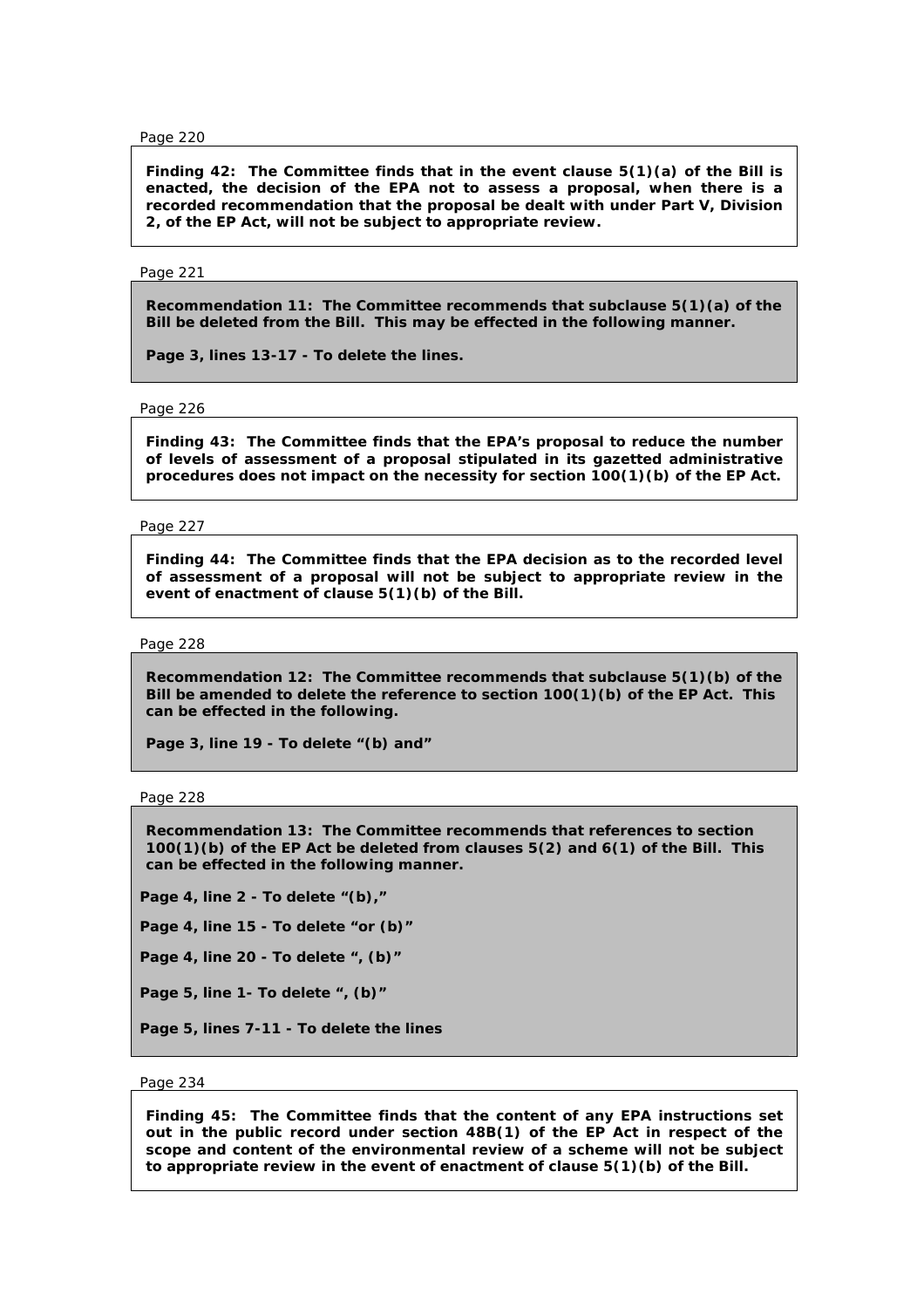**Recommendation 14: The Committee recommends that subclause 5(1)(b) of the Bill be amended to delete the reference to section 100(1)(c) of the EP Act. This can be effected in the following.** 

**In the event Recommendation 12 is adopted** 

**Page 3, line 19 - To delete the line** 

**In the event Recommendation 12 is not adopted** 

**Page 3, line 19 - To delete "and (c)"** 

Page 236

**Recommendation 15: The Committee recommends that references to section 100(1)(c) of the EP Act be deleted from clauses 5(2), 6(2) and 6(3) of the Bill. This can be effected in the following manner.** 

**Page 4, line 2 - To delete "(c),"** 

**Page 5, line 6 - To delete the line** 

**Page 5, line 8 to 15 - to delete the lines** 

**Page 5, lines 21 to 30 - to delete the lines** 

Page 242

**Finding 46: The Committee finds that the EPA decision to declare a proposal a derived proposal will not be subject to appropriate review in the event of enactment of clause 5(1)(d) of the Bill.** 

Page 242

**Recommendation 16: The Committee recommends that that subclause 5(1)(d) of the Bill be deleted from the Bill. This recommendation may be effected in the following manner:** 

**Page 3, line 24 - To delete the line** 

Page 243

**Recommendation 17: The Committee recommends that the following consequential amendments be made to the Bill on deletion of subclause 5(1)(d). This can be effected in the following manner** 

**Page 3, lines 3-10 - To delete the lines** 

**Page 3, lines 25-27 - To delete the lines** 

**Page 4, line 2 - To delete "or (f)"** 

**Page 4, line 20 - To delete "or (f)"** 

**Page 4, lines 26 to 30 - To delete the lines**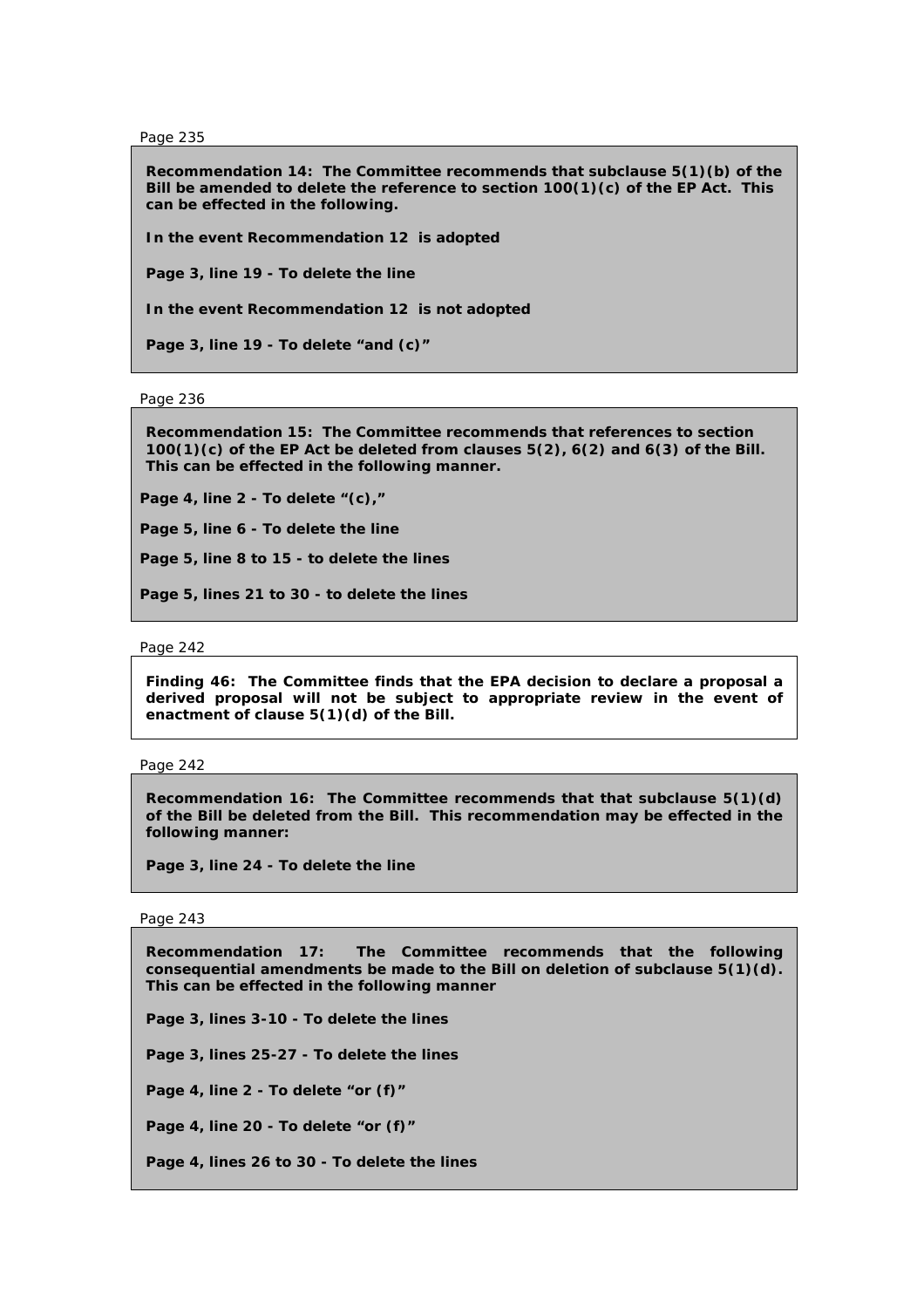**Recommendation 18: The Committee recommends that, in the event the Legislative Council passes clause 5(1)(d) of the Bill it amend the Bill to provide for deletion of section 100(2) of the EP Act and consequential amendments to sections 100(3a)(d), 101(1), 101(1)(dc), 101(2) and 101(3). This can be effected in the following manner** 

**Page 4, line 10 - To insert** 

**(3) In section 100 delete paragraph (2)** 

**(4) In section 100(3a) delete paragraph (d)** 

**Page 4, 14 - To insert after line 14** 

**(aa) delete ", (2)"** 

**Page 4, lines 26 to 30 - To delete the lines and to insert** 

**(d) delete (dc)** 

**Page 5, line 10 - To delete "or (2)"** 

Page 244

**Recommendation 19: The Committee recommends that the Legislative Council give effect to the deletion of clauses 4 to 8 of the Bill in the following manner** 

**Page 3,lines 1 to 28 - To delete the lines** 

**Page 4, lines 1 to 30 - To delete the lines** 

**Page 5, lines 1 to 30 - To delete the lines** 

Page 247

**Finding 47: The Committee finds that clauses 9(1) and (2) of the Bill do not raise any issues under the fundamental legislative scrutiny principles.** 

# Page 251

**Finding 48: The Committee finds that clauses 9(3) and 10 of the Bill raise no issues under the fundamental legislative scrutiny principles.** 

Page 259

**Recommendation 20: The Committee recommends that the Minister for Environment advise the Legislative Council whether it is proposed that the process for applying for EPA consent to minor or preliminary works under section 41A(3) of the** *Environmental Protection Act 1986* **will remain a purely administrative process.**